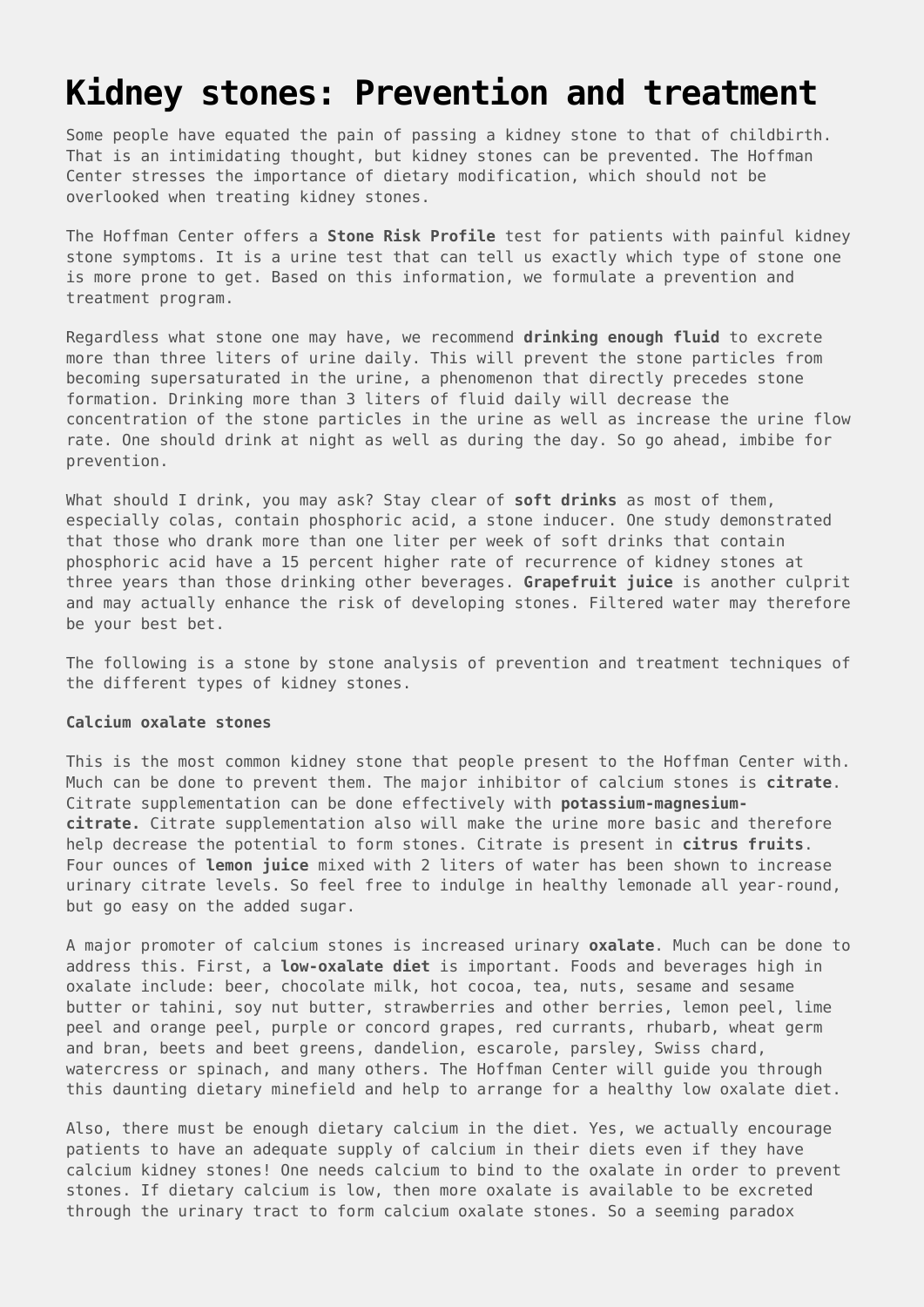actually makes sense.

Can I continue taking my vitamin C? Being that **vitamin C** is metabolized to oxalate, some prior studies have demonstrated a link between vitamin C supplementation and calcium oxalate stone formation. The largest study of this sort, part of the Nurses' Health Study, entitled "Intake of Vitamins B6 and C and the Risk of Kidney Stones in Women," which analyzed more than 85,000 women, found no increased risk of stone formation with vitamin C intake. So, yes, our patients can continue their moderate dose [vitamin C](http://www.hoffmancenter.com/page.cfm/280) supplementation. Morevover, B6 was found to be beneficial because it reduced urine output of oxalate which contributes to stones, and promotes urinary output of citrate, a stone-preventive.

Although you do not have to restrict your [vitamin C,](http://www.hoffmancenter.com/page.cfm/280) you do have to cut out the salt. A **low sodium diet** can help prevent calcium kidney stones. We help our patients to implement a low salt diet in the setting of kidney stones.

#### **Calcium phosphate stones**

Calcium phosphate stones do not occur as commonly as calcium oxalate stones. Therapy for calcium phosphate stones is similar to that of calcium oxalate stones. The one exception is with regard to high oxalate in the urine, which patients with calcium phosphate stones don't have, and therefore do not have to address. In addition, in contradistinction to calcium oxalate stones, these stones thrive not in acidic, but in basic conditions. Treatment is therefore **acidification of the urine**. This can be achieved through **[cranberry extract](http://www.hoffmancenter.com/page.cfm/268)**. A diet rich in whole grains has been shown to acidify urine, and contains little of the phosphorous plentiful in animal protein. Additionally, the bran in grains binds excess calcium before it concentrates in the kidneys. We prescribe our calcium phosphate stone patients a diet rich in **whole unrefined grains**, assuming they are not sensitive to gluten.

## **Uric acid stones**

These stones are formed of uric acid, which is a byproduct of protein metabolism. People at risk for the development of uric acid stones are those with gout, those who have undergone chemotherapy, and those who have a purine-rich diet. A high purine diet includes foods like red meats, especially organ meats, and legumes and is responsible for enhanced uric acid formation and excretion.

In order to address uric acid kidney stones, first and foremost we encourage our patients to adhere to a **low-purine diet**. We work closely with our patients in incorporating healthy low-purine meals into their daily routine. Second, as gout has been associated with **insulin resistance**, we will address this via restriction of refined carbohydrates and an intelligent supplement program. Since acidic urine is a risk factor for uric acid stone formation, we will help to incorporate **potassiummagnesium-citrate** as part of the treatment plan in order to make the urine more basic.

#### **Struvite stones**

Struvite stones can form in the setting of infection. An enzyme called urease is produced by certain bacteria in the urinary tract. This enzyme helps to make the ammonium needed for this type of stone production. These stones can grow rapidly forming "staghorn-calculi."

Unlike all other stones (except calcium phosphate), these stones thrive in basic conditions and treatment is therefore acidification of the urine as described under calcium phosphate stones. Ultimately, **antibiotics** are used in order to address the